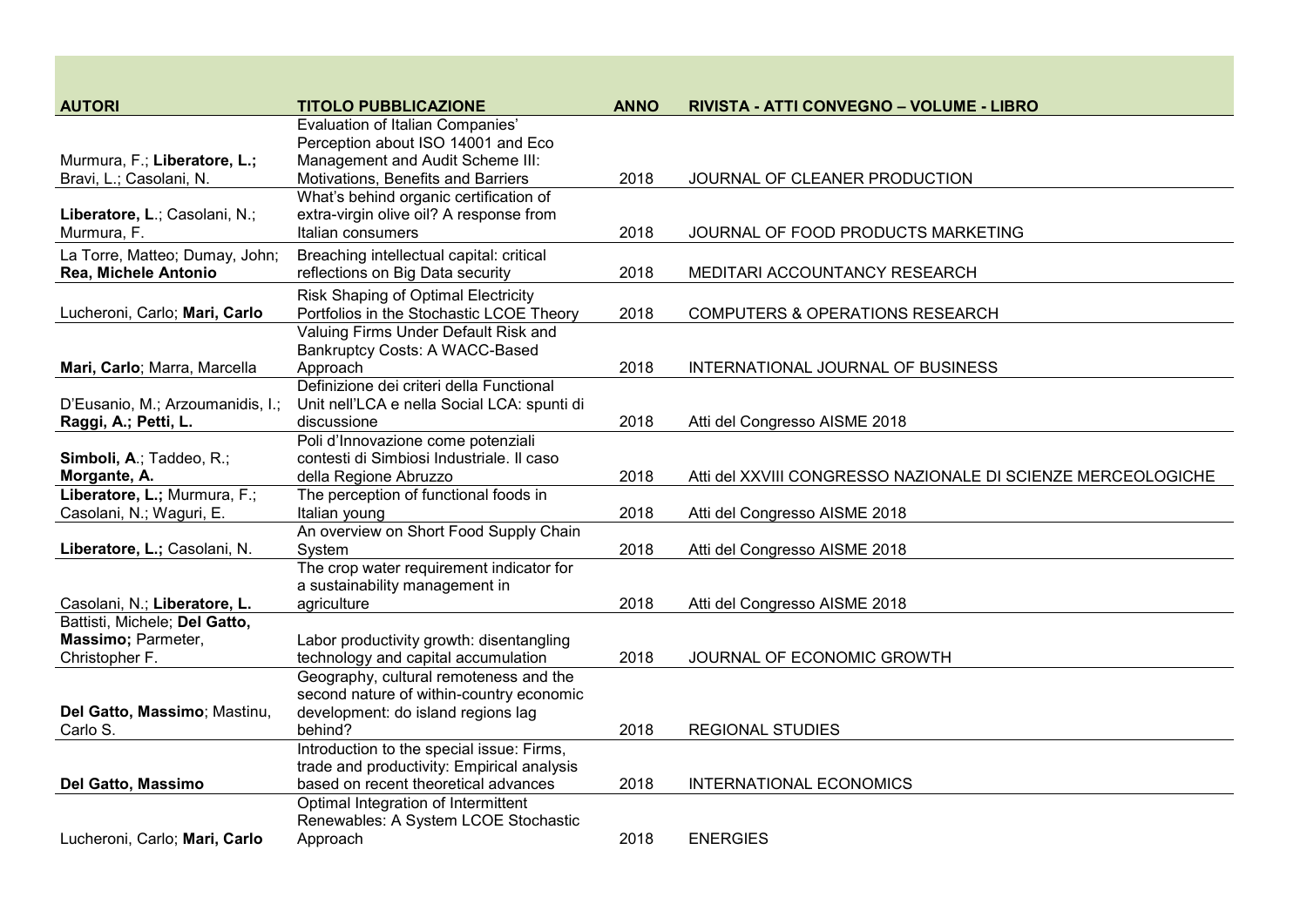| Magnusson, Mats; Mascia,        | Project Social Capital in Biotech R&D: Its<br>Configuration and Impact on Knowledge |      | Learning and Innovation in Hybrid Organizations: Strategic and |
|---------------------------------|-------------------------------------------------------------------------------------|------|----------------------------------------------------------------|
| Daniele; DI VINCENZO, Fausto    | Development                                                                         | 2018 | Organizational Insights                                        |
|                                 | "I pay with my feet": The hidden power of                                           |      |                                                                |
| Mascia, Daniele; Giustiniano,   | freedom of choice in regulated healthcare                                           |      |                                                                |
| Luca; DI VINCENZO, Fausto       | systems                                                                             | 2018 | Organizing in the Shadow of Power                              |
| Szopik-Depczyńska, Katarzyna;   |                                                                                     |      |                                                                |
| Cheba, Katarzyna; Bąk, Iwona;   | The study of relationship in a hierarchical                                         |      |                                                                |
| Stajniak, Maciej; Simboli,      | structure of EU sustainable development                                             |      |                                                                |
| Alberto; loppolo, Giuseppe      | indicators                                                                          | 2018 | <b>ECOLOGICAL INDICATORS</b>                                   |
| La Torre, Matteo; Valentinetti, | Improving corporate disclosure through                                              |      |                                                                |
| Diego; Dumay, John; Rea,        | XBRL: An evidence-based taxonomy                                                    |      |                                                                |
| <b>Michele Antonio</b>          | structure for Integrated Reporting                                                  | 2018 | JOURNAL OF INTELLECTUAL CAPITAL                                |
|                                 | Labour Market Transitions in Italy: The                                             |      |                                                                |
| Mussida, C.; Sciulli, D.        | Case of the NEET                                                                    | 2018 | European Youth Labour Markets: Problems and Policies           |
|                                 | Rural Development Policy in Italy: the                                              |      |                                                                |
|                                 | impact of growth-oriented measures on                                               |      |                                                                |
| Salvioni, C.; Sciulli, D.       | farm outcomes.                                                                      | 2018 | ZEMEDELSKA EKONOMIKA                                           |
|                                 | An Investigation of Global Reporting                                                |      |                                                                |
|                                 | Initiative Performance Indicators in                                                |      |                                                                |
| Tarquinio, Lara; Raucci,        | Corporate Sustainability Reports: Greek,                                            |      |                                                                |
| Domenico; Benedetti, Roberto    | Italian and Spanish Evidence                                                        | 2018 | <b>SUSTAINABILITY</b>                                          |
|                                 | Institutional Complementarities between                                             |      |                                                                |
| <b>Belloc, Filippo</b>          | Labour Laws and Innovation                                                          | 2018 | JOURNAL OF INSTITUTIONAL ECONOMICS                             |
| Raggi, Andrea; Arzoumanidis,    | Life Cycle Thinking for sustainable                                                 |      |                                                                |
| Ioannis; Petti, Luigia          | tourism in online booking platforms                                                 | 2018 | <b>Smart Tourism</b>                                           |
|                                 | Il ruolo della vigilanza bancaria in Italia: Il                                     |      |                                                                |
| Murè, P.; Spallone, M.          | dibattito tra riservatezza e stabilità                                              | 2018 | RIVISTA BANCARIA. MINERVA BANCARIA                             |
| Guerello, Chiara; Murè, Pina;   |                                                                                     |      |                                                                |
| Rovo, Natasha; Spallone,        | UN MODELLO PREVISIONALE PER LE                                                      |      |                                                                |
| <b>Marco</b>                    | SANZIONI BANCARIE IN ITALIA                                                         | 2018 | RIVISTA BANCARIA. MINERVA BANCARIA                             |
| Mango, F. M.; Murè, P.;         | Strategie di portafoglio a confronto:                                               |      |                                                                |
| Spallone, M.                    | un'analisi empirica                                                                 | 2018 | <b>BANCARIA</b>                                                |
|                                 | <b>GLI EFFETTI DELLE SANZIONI</b>                                                   |      |                                                                |
|                                 | <b>AMMINISTRATIVE SULLA</b>                                                         |      |                                                                |
|                                 | PERFORMANCE DELLE BANCHE                                                            |      |                                                                |
| Murè, P.; Spallone, M.          | POPOLARI ITALIANE                                                                   | 2018 | RIVISTA BANCARIA. MINERVA BANCARIA                             |
| Sciulli, Dario; Gomes de        | The performance of Portuguese job-                                                  |      |                                                                |
| Menezes, Antonio                | centers                                                                             | 2018 | <b>EKONOMIAZ</b>                                               |
| LA TORRE, Matteo; Sabelfeld,    | Harmonising non-financial reporting                                                 |      |                                                                |
| Svetlana; Blomkvist, Marita;    | regulation in Europe: practical forces and                                          |      |                                                                |
| Tarquinio, Lara; Dumay, John    | projections for future research                                                     | 2018 | MEDITARI ACCOUNTANCY RESEARCH                                  |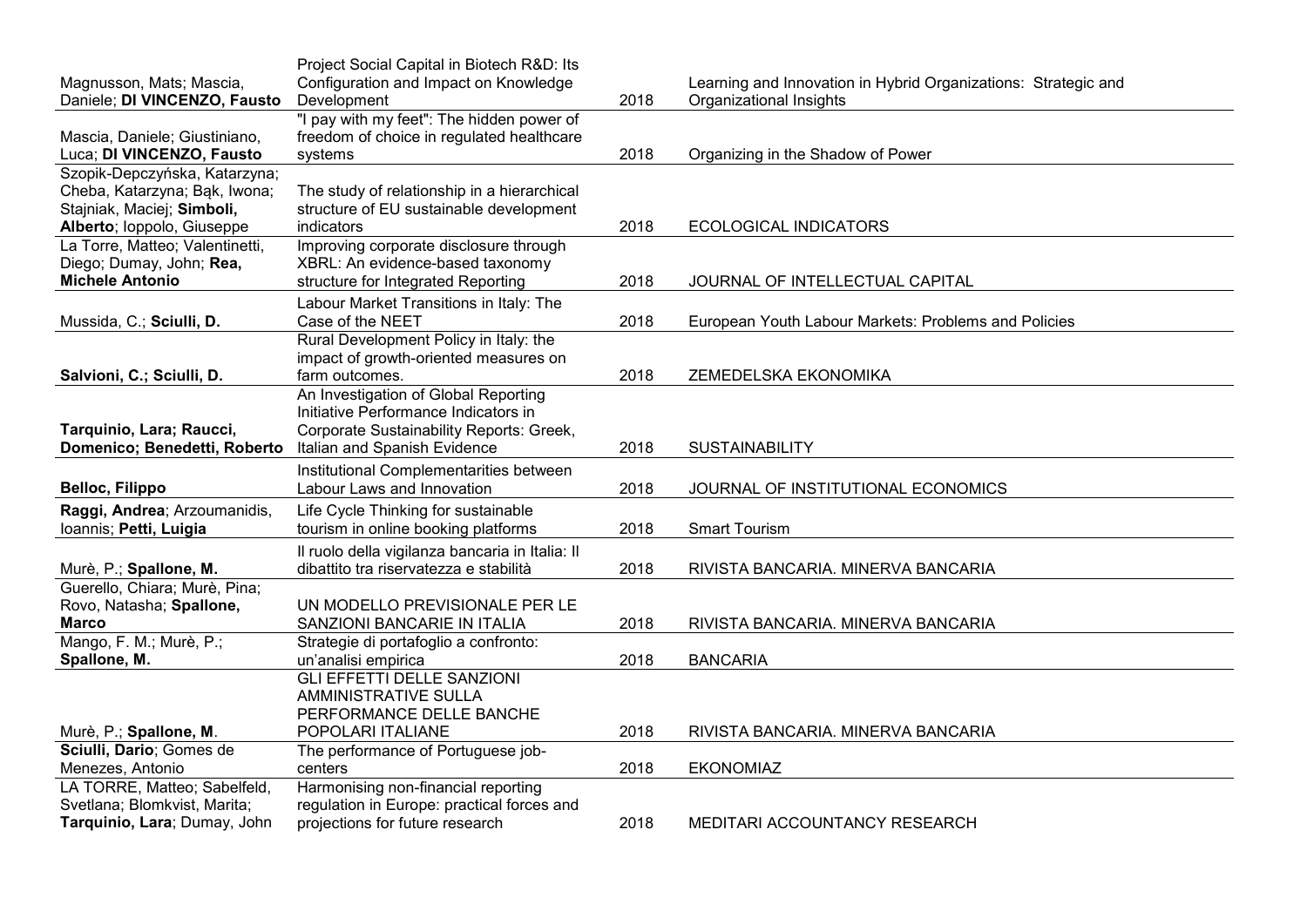|                                   | LE SANZIONI BANCARIE:                        |      |                                               |
|-----------------------------------|----------------------------------------------|------|-----------------------------------------------|
|                                   | EVOLUZIONE NORMATIVA E                       |      |                                               |
| Murè, P.; Spallone, M.            | CONFRONTO INTERNAZIONALE                     | 2018 |                                               |
|                                   | A Huff model with firm heterogeneity and     |      |                                               |
| Del Gatto, Massimo; Mastinu,      | selection. Application to the Italian retail |      |                                               |
| Carlo S.                          | sector                                       | 2018 | SPATIAL ECONOMIC ANALYSIS                     |
| Spallone, M.; Murè, P.            | <b>Strategic Group Lending for Banks</b>     | 2018 | <b>BANKS AND BANK SYSTEMS</b>                 |
| Casagrande, Alberto; Spallone,    | A Methodological Toolkit to Reform           |      |                                               |
| Marco; Murè, Pina                 | Payment Systems: Cost-Benefit Analysis       | 2018 | JOURNAL OF APPLIED FINANCE AND BANKING        |
| Casagrande, A.; Spallone, M.;     |                                              |      |                                               |
| Massimo Mango, Fabio; Murè,       | <b>SME Development Banks: Conceptual</b>     |      |                                               |
| Pina                              | Framework and Survey                         | 2018 | INTERNATIONAL JOURNAL OF FINANCIAL RESEARCH   |
|                                   | Corporate responsibility reporting e         |      |                                               |
|                                   | assurance esterna.                           |      |                                               |
| Tarquinio, Lara                   | Profili teorici, criticità e prospettive     | 2018 |                                               |
| Sarra, Alessandro; DI             | Deindustrialization and the technological    |      |                                               |
| BERARDINO, Claudio;               | intensity of manufacturing subsystems in     |      |                                               |
| Quaglione, Davide                 | the European Union                           | 2018 | <b>ECONOMIA POLITICA</b>                      |
| Konstantis, Panagiotis; Parton,   |                                              |      |                                               |
| <b>Maurizio</b>                   | Almost complex structures on spheres         | 2018 | DIFFERENTIAL GEOMETRY AND ITS APPLICATIONS    |
| Amato, Gianluca; Hasler,          |                                              |      |                                               |
| Maximilian F.; Melfi, Giuseppe;   | Primitive abundant and weird numbers         |      |                                               |
| Parton, Maurizio                  | with many prime factors                      | 2018 | arXiv repository                              |
|                                   | Maximum Weight Independent Sets for          |      |                                               |
| Brandstädt, Andreas; Mosca,       | (P7, triangle)-free graphs in polynomial     |      |                                               |
| <b>Raffaele</b>                   | time                                         | 2018 | DISCRETE APPLIED MATHEMATICS                  |
| Brandstädt, Andreas; Mosca,       | Maximum weight independent set for           |      |                                               |
| <b>Raffaele</b>                   | <i>l</i> claw-free graphs in polynomial time | 2018 | DISCRETE APPLIED MATHEMATICS                  |
| Bagnai, Alberto; Mongeau          | Asymmetries, outliers and structural         |      |                                               |
| Ospina, Christian Alexander       | stability in the US gasoline market          | 2018 | <b>ENERGY ECONOMICS</b>                       |
|                                   | Robust Trading for Ambiguity-averse          |      |                                               |
| Vitale, Paolo                     | Insiders                                     | 2018 | JOURNAL OF BANKING & FINANCE                  |
| Bellante, Giulia; Berardi, Laura; |                                              |      |                                               |
| Machold, Silke; Nissi, Eugenia;   | Accountability, governance and               |      | INTERNATIONAL JOURNAL OF BUSINESS PERFORMANCE |
| Rea, Michele Antonio              | performance in UK charities                  | 2018 | <b>MANAGEMENT</b>                             |
| Losurdo, Francesco; Marra,        |                                              |      |                                               |
| Alessandro; Cassetta, Ernesto;    | Emerging specializations, competences        |      |                                               |
| Monarca, Umberto; Dileo, Ivano;   | and firms' proximity in digital industries:  |      |                                               |
| Carlei, Vittorio                  | The case of London                           | 2018 | PAPERS IN REGIONAL SCIENCE                    |
| Pandimiglio, A.; Spallone, M.     | Problemi di Microeconomia                    | 2018 |                                               |
|                                   | Migration and institutional quality across   |      |                                               |
| Di Berardino, C.; D'Ingiullo, D.; | Italian provinces: The role of human         |      |                                               |
| Quaglione, D.; Sarra, A.          | capital                                      | 2018 | <b>PAPERS IN REGIONAL SCIENCE</b>             |
|                                   |                                              |      |                                               |